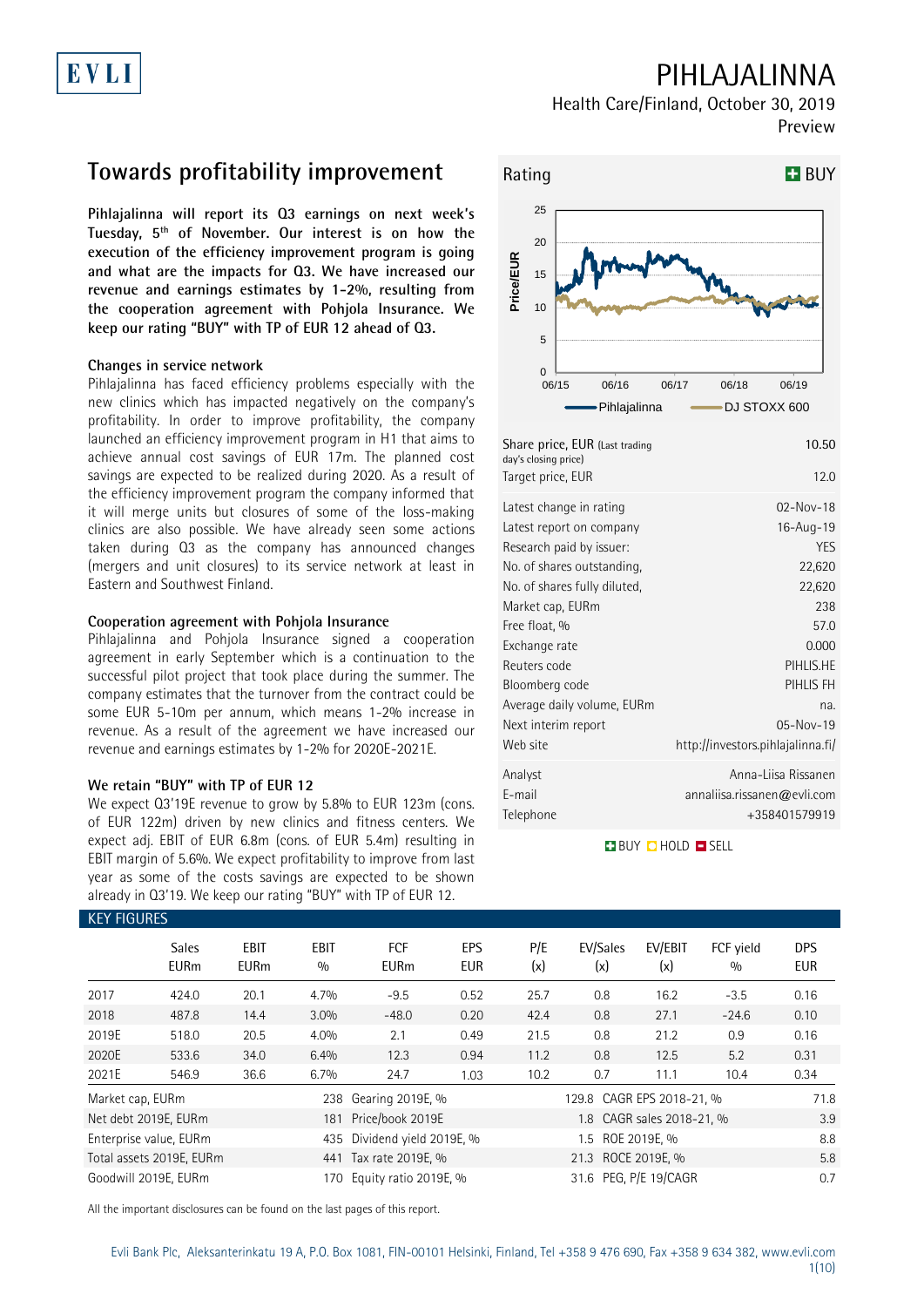Health Care/Finland, October 30, 2019 Preview

### **Estimates**

| Net sales                    | 2017                     | Q1'18 | 02'18 | Q3'18 | Q4'18 | 2018E | 01'19 | Q2'19   | Q3'19E | Q4'19E | 2019E | 2020E |
|------------------------------|--------------------------|-------|-------|-------|-------|-------|-------|---------|--------|--------|-------|-------|
| <b>Corporate Customers</b>   | 82.6                     | 26.2  | 25.3  | 22.8  | 29.4  | 103.7 | 31.6  | 30.3    | 27.2   | 33.1   | 122.1 | 131.7 |
| of which insurance companies | 26.6                     | 6.6   | 6.6   | 5.3   | 6.7   | 25.2  | 7.1   | 6.7     | 7.3    | 7.9    | 29.0  | 36.8  |
| of which other corporates    | 56.0                     | 19.6  | 18.7  | 17.5  | 22.7  | 78.5  | 24.5  | 23.6    | 19.9   | 25.2   | 93.1  | 95.0  |
| <b>Private Customers</b>     | 67.9                     | 22.2  | 24.3  | 21.0  | 24.6  | 92.1  | 26.5  | 25.6    | 22.0   | 25.4   | 99.5  | 99.5  |
| Public sector customers      | 330.5                    | 85.1  | 90.3  | 85.7  | 88.6  | 349.7 | 89.3  | 89.6    | 87.5   | 90.3   | 356.6 | 363.8 |
| Total                        | 424.0                    | 119.3 | 125.3 | 116.3 | 126.9 | 487.8 | 132.5 | 129.7   | 123.0  | 132.7  | 518.0 | 533.6 |
|                              |                          |       |       |       |       |       |       |         |        |        |       |       |
| Net sales growth             |                          |       |       |       |       |       |       |         |        |        |       |       |
| <b>Corporate Customers</b>   | $\overline{\phantom{a}}$ | 17.0% | 21.1% | 25.3% | 39.3% | 25.5% | 20.6% | 19.6%   | 19.1%  | 12.4%  | 17.7% | 7.9%  |
| <b>Private Customers</b>     | $\overline{\phantom{a}}$ | 16.8% | 35.0% | 54.4% | 42.2% | 35.6% | 19.4% | 5.1%    | 4.9%   | 3.2%   | 8.0%  | 0.0%  |
| Public sector customers      | $\overline{\phantom{a}}$ | 2.5%  | 9.9%  | 6.1%  | 4.9%  | 5.8%  | 4.9%  | $-0.8%$ | 2.1%   | 1.9%   | 2.0%  | 2.0%  |
| Total                        | 6.2%                     | 8.5%  | 17.5% | 17.0% | 17.5% | 15.0% | 11.1% | 3.5%    | 5.8%   | 4.6%   | 6.2%  | 3.0%  |
|                              |                          |       |       |       |       |       |       |         |        |        |       |       |
| Adi. EBITDA (group)          | 34.0                     | 6.9   | 10.2  | 14.2  | 14.6  | 45.9  | 12.6  | 10.8    | 15.7   | 16.6   | 55.7  | 66.2  |
| Adj. EBITDA-margin (group)   | 8.0%                     | 5.8%  | 8.1%  | 12.2% | 11.5% | 9.4%  | 9.5%  | 8.3%    | 12.8%  | 12.5%  | 10.8% | 12.4% |

Source: Pihlajalinna, Evli Research

### **Valuation**

|                                              | Security        | <b>MCAP</b> | EV/EBITDA EV/EBITDA EV/EBITDA |        |        | EV/EBIT | EV/EBIT | EV/EBIT  | P/E   | P/E    | P/E    |
|----------------------------------------------|-----------------|-------------|-------------------------------|--------|--------|---------|---------|----------|-------|--------|--------|
| PIHLAJALINNA PEER GROUP                      | identifier      | Local FX    | 19                            | 20     | 21     | 19      | 20      | 21       | 19    | 20     | 21     |
| Ambea AB                                     | AMBEA-SE        | 6822        | 10,6x                         | 8,4x   | 7.5x   | 23,0x   | 17.1x   | 14.6x    | 14.8x | 12,8x  | 10,9x  |
| Attendo AB                                   | ATT-SE          | 7838        | 11,3x                         | 10,3x  | 9.3x   | 32,0x   | 28,5x   | 23,2x    | 55,1x | 36,3x  | 23,6x  |
| <b>CareTech Holdings PLC</b>                 | CTH-GB          | 428         | 10,1x                         | 8.8x   | 7.9x   | 12,2x   | 10,4x   | 9.4x     | 11.1x | 9.2x   | 8,0x   |
| Fresenius SE & Co. KGaA                      | FRE-DE          | 25307       | 6,6x                          | 6.0x   | 5,5x   | 9.6x    | 8.7x    | 7,9x     | 13,8x | 12.9x  | 12,0x  |
| Georgia Healthcare Group Plc                 | GHG-GB          | 107         | 7.7x                          | 6,4x   | 5,2x   | 10,0x   | 7.9x    | 6.4x     | 19,3x | 13,2x  | 10,2x  |
| <b>GHP Specialty Care AB</b>                 | GHP-SE          | 1212        | 8,5x                          | 7.4x   | 6,5x   | 18,4x   | 14.7x   | 13,0x    | 27.3x | 22.2x  | 19.7x  |
| Humana AB                                    | HUM-SE          | 3114        | 9.1x                          | 7.8x   | 7.2x   | 16,4x   | 13.6x   | 12.5x    | 14.2x | 11,3x  | 10,4x  |
| Korian SA                                    | <b>KORI-FR</b>  | 3127        | 12.4x                         | 11,5x  | 11,4x  | 18,8x   | 17.2x   | 16.9x    | 23,0x | 19,5x  | 16,7x  |
| <b>LNA Sante SA</b>                          | LNA-FR          | 454         | 11,4x                         | 10,3x  | 9,2x   | 15,4x   | 13,8x   | 12,6x    | 19.1x | 16,6x  | 14,6x  |
| <b>Mediclinic International Plc</b>          | MDC-GB          | 2760        | 8,5x                          | 7,9x   | 7.4x   | 13,2x   | 12,2x   | 11,2x    | 14.5x | 13.1x  | 11,5x  |
| Orpea SA                                     | ORP-FR          | 6845        | 19.4x                         | 17.9x  | 16,8x  | 26.6x   | 24,6x   | 23.1x    | 27.4x | 24.3x  | 21,8x  |
| <b>RHON-KLINIKUM AG</b>                      | RHK-DE          | 1257        | 10,3x                         | 9.9x   | 9.5x   | 26.9x   | 25,3x   | 23.6x    | 40.1x | 36.9x  | 34,2x  |
| Spire Healthcare Group PLC                   | SPI-GB          | 473         | 7.4x                          | 6.8x   | 6.7x   | 15.4x   | 13.8x   | 13,3x    | 23,2x | 18,1x  | 14,0x  |
| Terveystalo Oy Class A                       | <b>TTALO-FI</b> | 1239        | 10.9x                         | 9,9x   | 9,1x   | 19.7x   | 17.3x   | 15,8x    | 22.7x | 19,4x  | 16,7x  |
| Peer Group Median                            |                 | 4410        | 10,2x                         | 8.6x   | 7.7x   | 17.4x   | 14.3x   | 13.1x    | 21,0x | 17.3x  | 14, 3x |
| Peer Group Average                           |                 | 2009        | 10,3x                         | 9,2x   | 8,5x   | 18,4x   | 16,1x   | 14.5x    | 23,3x | 19,0x  | 16,0x  |
| Pihlajalinna (Evli est.)                     |                 | 238         | 7,8x                          | 6,4x   | 5.7x   | 21,2x   | 12,5x   | 11,1x    | 21,5x | 11,2x  | 10,2x  |
| Pihlajalinna premium/discount to peer median |                 |             | $-23%$                        | $-25%$ | $-26%$ | 22 %    | $-13%$  | $-16.96$ | $2\%$ | $-35%$ | $-29%$ |

Source: Factset, Evli Research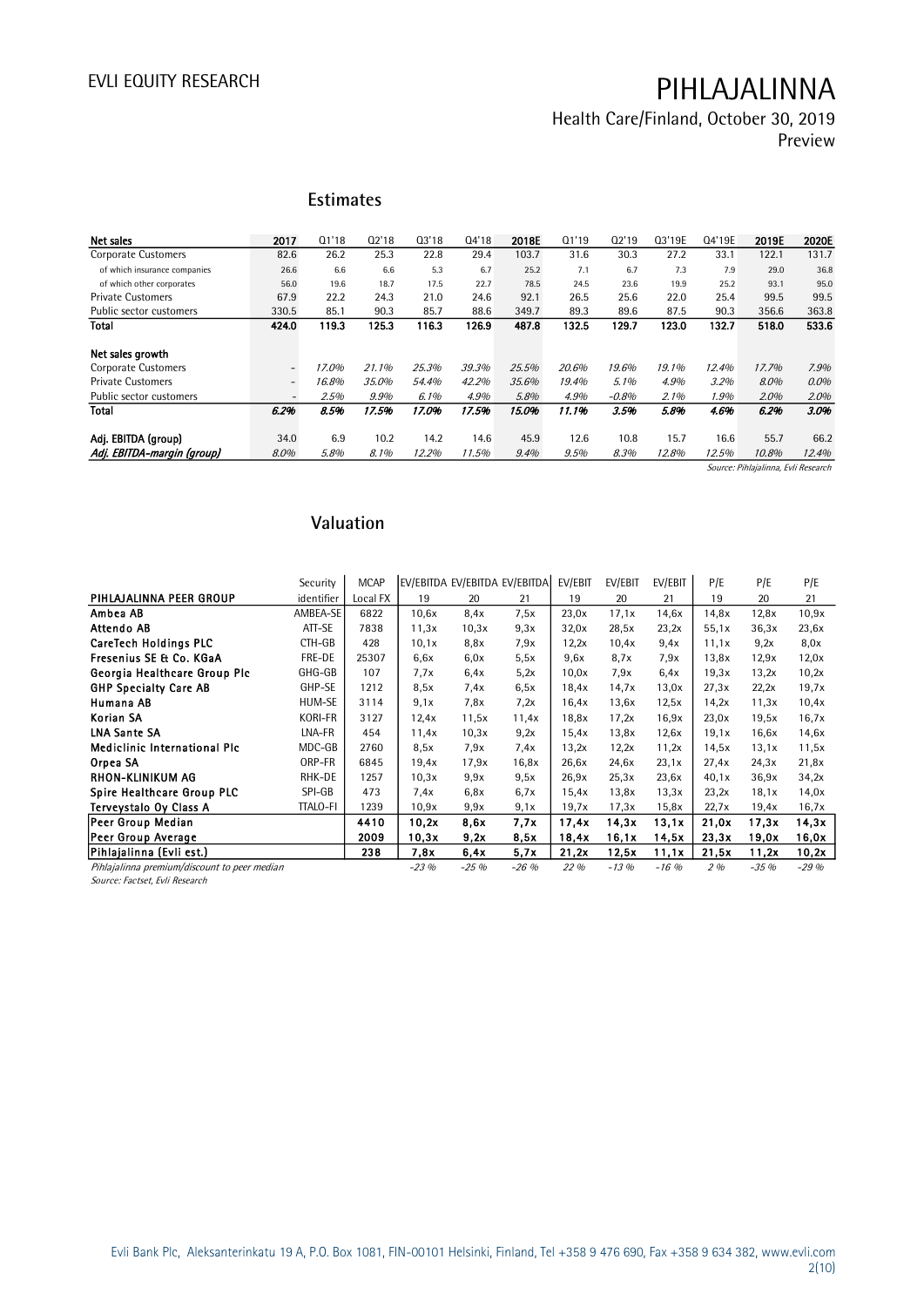# Health Care/Finland, October 30, 2019

Preview

| <b>INTERIM FIGURES</b>               |         |         |         |         |         |         |         |         |         |         |         |         |
|--------------------------------------|---------|---------|---------|---------|---------|---------|---------|---------|---------|---------|---------|---------|
| EVLI ESTIMATES, EURm                 | 201801  | 201802  | 201803  | 201804  | 2018    | 201901  | 201902  | 2019Q3E | 2019Q4E | 2019E   | 2020E   | 2021E   |
| Net sales                            | 119.2   | 125.3   | 116.3   | 127.0   | 487.8   | 132.5   | 129.7   | 123.0   | 132.7   | 518.0   | 533.6   | 546.9   |
| EBITDA                               | 6.9     | 10.1    | 13.8    | 15.1    | 45.9    | 12.5    | 10.8    | 15.7    | 16.6    | 55.7    | 66.2    | 70.9    |
| EBITDA margin (%)                    | 5.8     | 8.1     | 11.9    | 11.9    | 9.4     | 9.4     | 8.4     | 12.8    | 12.5    | 10.7    | 12.4    | 13.0    |
| EBIT                                 | $-0.1$  | 2.0     | 5.6     | 6.9     | 14.4    | 3.9     | 2.1     | 6.8     | 7.7     | 20.5    | 34.0    | 36.6    |
| EBIT margin (%)                      | $-0.1$  | 1.6     | 4.8     | 5.4     | 3.0     | 2.9     | 1.6     | 5.6     | 5.8     | 4.0     | 6.4     | 6.7     |
| Net financial items                  | $-1.0$  | $-0.8$  | $-0.9$  | $-1.1$  | $-3.8$  | $-1.0$  | $-1.0$  | $-1.0$  | $-1.0$  | $-4.0$  | $-5.0$  | $-5.0$  |
| Pre-tax profit                       | $-1.1$  | 1.2     | 4.7     | 5.8     | 10.6    | 2.9     | 1.1     | 5.8     | 6.7     | 16.5    | 29.0    | 31.6    |
| Tax                                  | 0.0     | $-0.3$  | $-1.1$  | $-1.3$  | $-2.7$  | $-0.7$  | $-0.3$  | $-1.2$  | $-1.3$  | $-3.5$  | $-5.8$  | $-6.3$  |
| Tax rate (%)                         | 0.0     | 25.0    | 23.4    | 22.4    | 25.5    | 24.1    | 28.6    | 20.0    | 20.0    | 21.3    | 20.0    | 20.0    |
| Net profit                           | $-1.7$  | 1.0     | 1.9     | 3.4     | 4.6     | 1.8     | $-0.1$  | 4.4     | 5.0     | 11.1    | 21.2    | 23.3    |
| <b>EPS</b>                           | $-0.08$ | 0.04    | 0.08    | 0.15    | 0.20    | 0.08    | $-0.01$ | 0.19    | 0.22    | 0.49    | 0.94    | 1.03    |
| EPS adjusted (diluted no. of shares) | $-0.08$ | 0.04    | 0.08    | 0.15    | 0.20    | 0.08    | $-0.01$ | 0.19    | 0.22    | 0.49    | 0.94    | 1.03    |
| Dividend per share                   | 0.00    | 0.00    | 0.00    | 0.00    | 0.10    | 0.00    | 0.00    | 0.00    | 0.00    | 0.16    | 0.31    | 0.34    |
| SALES, EURm                          |         |         |         |         |         |         |         |         |         |         |         |         |
| Corporate Customers                  | 27.7    | 23.8    | 24.8    | 29.4    | 105.7   | 31.6    | 30.3    | 27.2    | 33.1    | 122.1   | 131.7   | 135.0   |
| <b>Private Customers</b>             | 22.2    | 24.3    | 20.9    | 24.6    | 92.0    | 26.5    | 25.6    | 22.0    | 25.4    | 99.5    | 99.5    | 101.9   |
| Public sector customers              | 83.5    | 91.9    | 83.7    | 88.6    | 347.7   | 89.3    | 89.6    | 87.5    | 90.3    | 356.6   | 363.8   | 372.9   |
| Eliminations                         | $-14.2$ | $-14.7$ | $-13.1$ | $-15.6$ | $-57.6$ | $-14.9$ | $-15.7$ | $-13.6$ | $-16.0$ | $-60.2$ | $-61.4$ | $-62.9$ |
| Total                                | 119.2   | 125.3   | 116.3   | 127.0   | 487.8   | 132.5   | 129.7   | 123.0   | 132.7   | 518.0   | 533.6   | 546.9   |
| SALES GROWTH, Y/Y %                  |         |         |         |         |         |         |         |         |         |         |         |         |
| Corporate Customers                  | 23.7    | 13.9    | 36.3    | 39.3    | 28.0    | 14.1    | 27.1    | 9.5     | 12.4    | 15.5    | 7.9     | 2.5     |
| <b>Private Customers</b>             | 16.8    | 35.0    | 53.7    | 42.2    | 35.5    | 19.4    | 5.1     | 5.4     | 3.2     | 8.1     | 0.0     | 2.5     |
| Public sector customers              | 0.6     | 11.8    | 3.6     | 4.9     | 5.2     | 6.9     | $-2.5$  | 4.5     | 1.9     | 2.6     | 2.0     | 2.5     |
| Eliminations                         | $-1.4$  | 1.4     | $-0.8$  | 4.7     | 1.1     | 4.9     | 6.8     | 3.8     | 2.7     | 4.5     | 2.0     | 2.5     |
| Total                                | 8.4     | 17.5    | 17.0    | 17.6    | 15.0    | 11.2    | 3.5     | 5.8     | 4.5     | 6.2     | 3.0     | 2.5     |
| EBIT, EURm                           |         |         |         |         |         |         |         |         |         |         |         |         |
| Group                                | $-0.1$  | 2.0     | 5.6     | 6.9     | 14.4    | 3.9     | 2.1     | 6.8     | 7.7     | 20.5    | 34.0    | 36.6    |
| Total                                | $-0.1$  | 2.0     | 5.6     | 6.9     | 14.4    | 3.9     | 2.1     | 6.8     | 7.7     | 20.5    | 34.0    | 36.6    |
| EBIT margin, %                       |         |         |         |         |         |         |         |         |         |         |         |         |
| Total                                | $-0.1$  | 1.6     | 4.8     | 5.4     | 3.0     | 2.9     | 1.6     | 5.6     | 5.8     | 4.0     | 6.4     | $6.7\,$ |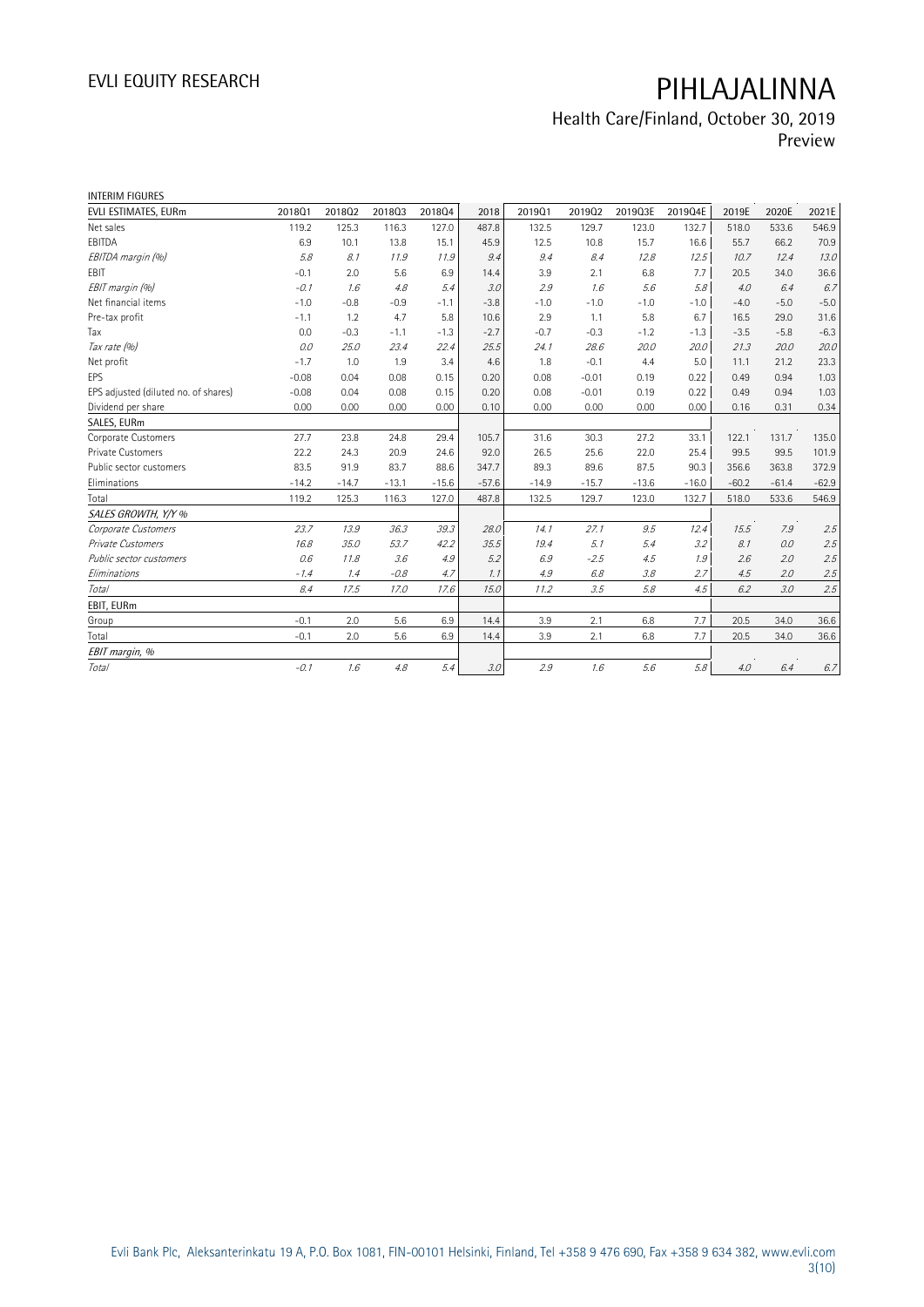## Health Care/Finland, October 30, 2019

Preview

| INCOME STATEMENT, EURm                   | 2014           | 2015           | 2016                | 2017                | 2018            | 2019E               | 2020E        | 2021E           |
|------------------------------------------|----------------|----------------|---------------------|---------------------|-----------------|---------------------|--------------|-----------------|
| <b>Sales</b>                             | 148.9          | 213.4          | 399.1               | 424.0               | 487.8           | 518.0               | 533.6        | 546.9           |
| Sales growth (%)                         | 42.6           | 43.3           | 87.0                | 6.2                 | 15.0            | 6.2                 | 3.0          | 2.5             |
| EBITDA                                   | 13.8           | 12.7           | 29.4                | 34.3                | 45.9            | 55.7                | 66.2         | 70.9            |
| EBITDA margin (%)                        | 9.3            | 6.0            | 7.4                 | 8.1                 | 9.4             | 10.7                | 12.4         | 13.0            |
| Depreciation                             | $-5.8$         | $-8.0$         | $-12.8$             | $-14.2$             | $-31.5$         | $-20.4$             | $-19.0$      | $-20.4$         |
| EBITA                                    | 8.0            | 4.7            | 16.6                | 20.1                | 14.4            | 20.5                | 34.0         | 36.6            |
| Goodwill amortization / writedown        | 0.0            | 0.0            | 0.0                 | 0.0                 | 0.0             | 0.0                 | 0.0          | 0.0             |
| EBIT                                     | 8.0            | 4.7            | 16.6                | 20.1                | 14.4            | 20.5                | 34.0         | 36.6            |
| EBIT margin (%)                          | 5.4            | 2.2            | 4.2                 | 4.7                 | 3.0             | 4.0                 | 6.4          | 6.7             |
| Reported EBIT                            | 5.9            | 3.9            | 15.1                | 19.2                | 13.8            | 20.5                | 34.0         | 36.6            |
| EBIT margin (reported) (%)               | 4.0            | 1.8            | 3.8                 | 4.5                 | 2.8             | 4.0                 | 6.4          | 6.7             |
| Net financials                           | $-3.1$         | $-2.3$         | $-1.2$              | $-1.4$              | $-3.8$          | $-4.0$              | $-5.0$       | $-5.0$          |
| Pre-tax profit                           | 4.9            | 2.4            | 15.4                | 18.7                | 10.6            | 16.5                | 29.0         | 31.6            |
| Taxes                                    | $-1.0$         | $-0.1$         | $-3.0$              | $-3.4$              | $-2.7$          | $-3.5$              | $-5.8$       | $-6.3$          |
| Minority shares                          | $-0.4$         | $-0.8$         | $-2.7$              | $-4.6$              | $-3.3$          | $-1.9$              | $-2.0$       | $-2.0$          |
| Net profit                               | 1.4            | 0.7            | 8.2                 | 9.8                 | 4.0             | 11.1                | 21.2         | 23.3            |
| Cash NRIs                                | $-2.1$         | $-0.8$         | $-1.5$              | $-0.9$              | $-0.6$          | 0.0                 | 0.0          | 0.0             |
| Non-cash NRIs                            | 0.0            | 0.0            | 0.0                 | 0.0                 | 0.0             | 0.0                 | 0.0          | 0.0             |
| <b>BALANCE SHEET, EURm</b>               |                |                |                     |                     |                 |                     |              |                 |
| Assets                                   |                |                |                     |                     |                 |                     |              |                 |
| Fixed assets                             | 47             | 69             | 67                  | 83                  | 68              | 79                  | 83           | 80              |
| Goodwill                                 | 56             | 76             | 92                  | 104                 | 170             | 170                 | 170          | 170             |
| Right of use assets                      | $\mathbf{0}$   | $\mathbf{0}$   | $\overline{0}$      | $\mathbf{0}$        | 116             | 117                 | 123          | 126             |
| Inventory                                | $\mathbf{1}$   | $\sqrt{2}$     | $\overline{2}$      | $\sqrt{2}$          | 3               | $\sqrt{3}$          | 3            | 3               |
| Receivables                              | 14             | 20             | 27                  | 25                  | 40              | 33                  | 34           | 35              |
| Liquid funds                             | 11             | 15             | 28                  | 37                  | 36              | 36                  | 37           | 38              |
| Total assets                             | 131            | 185            | 218                 | 254                 | 437             | 441                 | 454          | 455             |
| Liabilities                              |                |                |                     |                     |                 |                     |              |                 |
| Shareholder's equity                     | $9\,$          | 92             | 98                  | 100                 | 121             | 130                 | 148          | 164             |
| Minority interest                        | $\mathbf{1}$   | $\mathbf{1}$   | 3                   | $6\phantom{a}$      | 9               | 9                   | 9            | 9               |
| Convertibles                             | $\mathbf 0$    | $\mathbf 0$    | $\mathsf{O}\xspace$ | $\mathsf{O}\xspace$ | $\mathbf 0$     | $\mathbb O$         | $\mathbb O$  | $\mathbf 0$     |
| Lease liabilities                        | $\mathbf 0$    | $\mathbf 0$    | $\mathbf 0$         | $\mathsf{O}\xspace$ | 119             | 117                 | 123          | 126             |
| Deferred taxes                           | $\overline{4}$ | 5              | $6\phantom{1}6$     | $\,6\,$             | $6\phantom{1}6$ | 6                   | $\,6\,$      | $6\phantom{1}6$ |
| Interest bearing debt                    | 88             | 42             | 52                  | 77                  | 99              | 100                 | 87           | 67              |
| Non-interest bearing current liabilities | 27             | 42             | 55                  | 62                  | 80              | 75                  | 77           | 79              |
| Other interest-free debt                 | $\mathbf{1}$   | 3              | 3                   | 3                   | 3               | 3                   | 3            | 3               |
| Total liabilities                        | 131            | 185            | 217                 | 254                 | 437             | 441                 | 454          | 455             |
| CASH FLOW, EURm                          |                |                |                     |                     |                 |                     |              |                 |
| + EBITDA                                 | 14             | 13             | 29                  | 34                  | 46              | 56                  | 66           | 71              |
| - Net financial items                    | $-3$           | $-2$           | $-1$                | $-1$                | $-4$            | $-4$                | $-5$         | $-5$            |
| - Taxes                                  | $-1$           | $\mathbf 0$    | $-2$                | $-4$                | $-4$            | $-4$                | $-6$         | $-6$            |
| - Increase in Net Working Capital        | $\overline{4}$ | $\overline{9}$ | $\overline{7}$      | 8                   | 3               | 3                   | $\mathbf{1}$ | $\overline{1}$  |
| $+/-$ Other                              | $-2$           | $-2$           | $-4$                | $-5$                | $-4$            | $-2$                | $-2$         | $-2$            |
| = Cash flow from operations              | 11             | 18             | 29                  | 32                  | 38              | 49                  | 55           | 59              |
| - Capex                                  | $-28$          | $-48$          | $-27$               | $-41$               | $-6$            | $-47$               | $-42$        | $-34$           |
| - Acquisitions                           | $\mathbf 0$    | $\mathbf 0$    | $\overline{0}$      | $\mathbf 0$         | $-79$           | $\mathbf 0$         | $\mathbf{0}$ | $\mathbf 0$     |
| + Divestments                            | $\mathbf 0$    | $\mathbf 0$    | $\mathbf 0$         | $\mathsf{O}\xspace$ | $\mathbf 0$     | $\mathsf{O}\xspace$ | $\mathbf 0$  | $\mathbf 0$     |
| = Free cash flow                         | $-17$          | $-30$          | $\overline{2}$      | -9                  | $-48$           | $\overline{2}$      | 12           | 25              |
| +/- New issues/buybacks                  | $-29$          | 82             | $-1$                | $-2$                | 24              | $\mathsf{O}\xspace$ | $\mathbf 0$  | $\mathbf 0$     |
| - Paid dividend                          | $\mathbf{0}$   | $\mathbf{0}$   | $\overline{0}$      | $-3$                | $-3$            | $-2$                | $-4$         | $-7$            |
| $+/-$ Other                              | 46             | $-48$          | 11                  | 24                  | 27              | $\mathsf{O}\xspace$ | $-8$         | $-17$           |
| Change in cash                           | $\mathbf 0$    | $\overline{4}$ | 12                  | 10                  | $-1$            | $\overline{0}$      | $\mathbf{1}$ | $\mathbf{1}$    |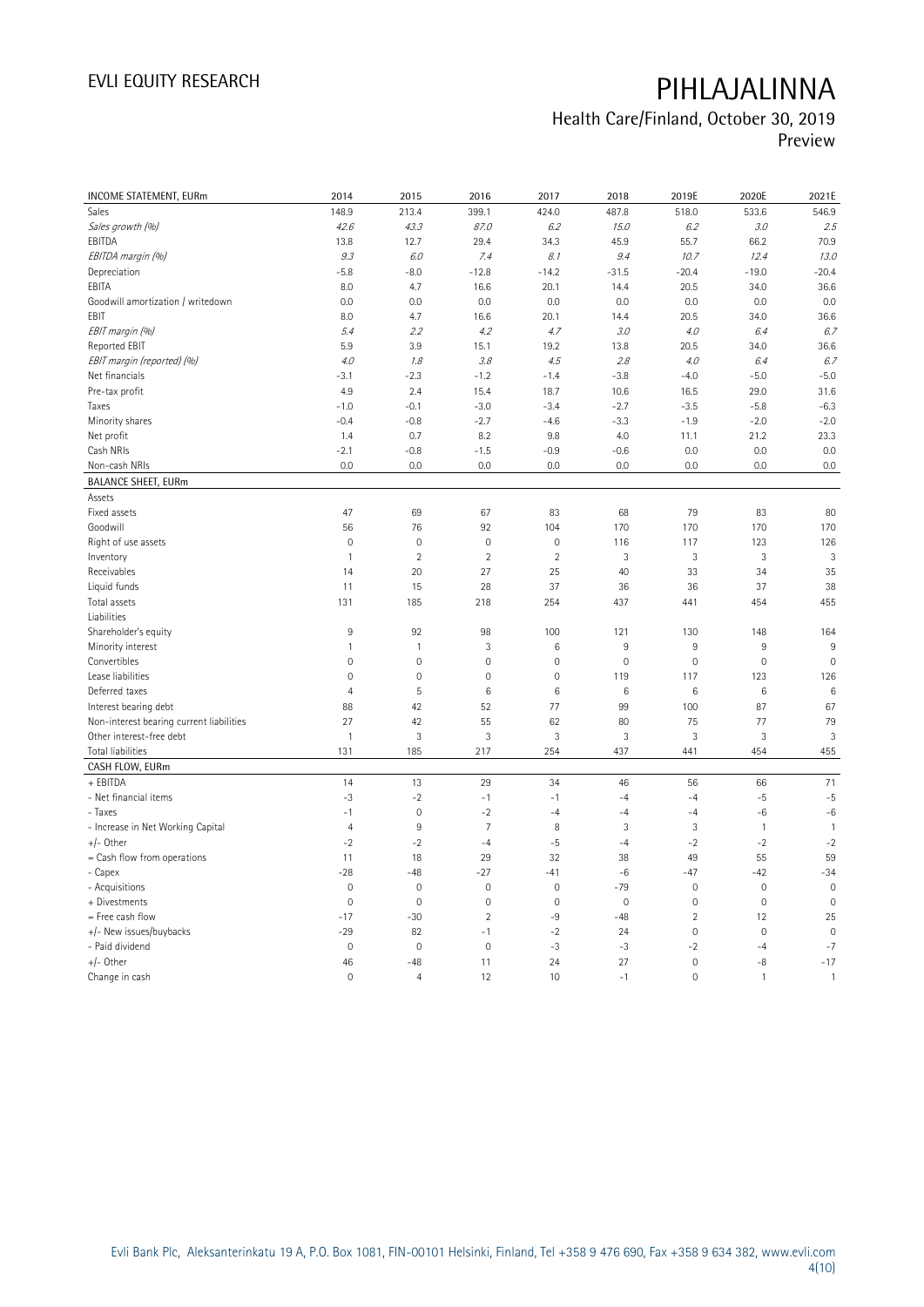### Health Care/Finland, October 30, 2019 Preview

| <b>KEY FIGURES</b>                             | 2015           | 2016         | 2017         | 2018          | 2019E         | 2020E         | 2021E        |
|------------------------------------------------|----------------|--------------|--------------|---------------|---------------|---------------|--------------|
| M-cap                                          | 256            | 380          | 275          | 195           | 238           | 238           | 238          |
| Net debt (excl. convertibles)                  | 27             | 25           | 40           | 181           | 181           | 172           | 154          |
| Enterprise value                               | 286            | 416          | 325          | 391           | 435           | 425           | 405          |
| Sales                                          | 213            | 399          | 424          | 488           | 518           | 534           | 547          |
| EBITDA                                         | 13             | 29           | 34           | 46            | 56            | 66            | 71           |
| EBIT                                           | 5              | 17           | 20           | 14            | 20            | 34            | 37           |
| Pre-tax                                        | $\overline{2}$ | 15           | 19           | 11            | 16            | 29            | 32           |
| Earnings                                       | $\overline{2}$ | 10           | 11           | 5             | 11            | 21            | 23           |
| Equity book value (excl. minorities)           | 92             | 98           | 100          | 121           | 130           | 148           | 164          |
| Valuation multiples                            |                |              |              |               |               |               |              |
| EV/sales                                       | 1.3            | 1.0          | 0.8          | 0.8           | 0.8           | 0.8           | 0.7          |
| EV/EBITDA                                      | 22.5           | 14.2         | 9.5          | 8.5           | 7.8           | 6.4           | 5.7          |
| EV/EBITA                                       | 60.8           | 25.1         | 16.2         | 27.1          | 21.2          | 12.5          | 11.1         |
| EV/EBIT                                        | 60.8           | 25.1         | 16.2         | 27.1          | 21.2          | 12.5          | 11.1         |
| EV/OCF                                         | 16.3           | 14.5         | 10.2         | 10.4          | 8.9           | 7.8           | 6.9          |
| EV/FCFF                                        | $-11.0$        | 69.1         | $-80.9$      | $-9.2$        | 19.4          | 11.3          | 8.5          |
| P/FCFE                                         | $-8.5$         | 237.3        | $-28.9$      | $-4.1$        | 113.9         | 19.3          | 9.6          |
| P/E                                            | 170.5          | 39.1         | 25.7         | 42.4          | 21.5          | 11.2          | 10.2         |
| P/B                                            | 2.8            | 3.9          | 2.7          | 1.6           | 1.8           | 1.6           | 1.4          |
| Target EV/EBITDA                               | O.O            | 0.0          | 0.0          | 0.0           | 8.3           | 6.8           | 6.1          |
| Target EV/EBIT                                 | 0.0            | 0.0          | 0.0          | 0.0           | 22.5          | 13.3          | 11.9         |
| Target EV/FCF                                  | 0.0            | 0.0          | 0.0          | 0.0           | 221.3         | 36.8          | 17.6         |
| Target P/B                                     | $O.O$          | 0.0          | 0.0          | 0.0           | 2.1           | 1.8           | 1.7          |
| Target P/E                                     | 0.0            | 0.0          | 0.0          | 0.0           | 24.5          | 12.8          | 11.6         |
| Per share measures                             |                |              |              |               |               |               |              |
| Number of shares                               | 20,613         | 20,613       | 20,613       | 22,620        | 22,620        | 22,620        | 22,620       |
| Number of shares (diluted)                     | 20,613         | 20,613       | 20,613       | 22,620        | 22,620        | 22,620        | 22,620       |
| EPS                                            | 0.07           | 0.47         | 0.52         | 0.20          | 0.49          | 0.94          | 1.03         |
| Operating cash flow per share                  | 0.85           | 1.39         | 1.54         | 1.66          | 2.16          | 2.42          | 2.59         |
| Free cash flow per share                       | $-1.46$        | 0.08         | $-0.46$      | $-2.12$       | 0.09          | 0.54          | 1.09         |
| Book value per share                           | 4.47           | 4.74         | 4.87         | 5.36          | 5.75          | 6.53          | 7.25         |
| Dividend per share                             | 0.00           | 0.15         | 0.16         | 0.10          | 0.16          | 0.31          | 0.34         |
| Dividend payout ratio, %                       | 0.0            | 31.9         | 30.8         | 49.2          | 33.0          | 33.0          | 33.0         |
| Dividend yield, %                              | 0.0            | 0.8          | 1.2          | 1.2           | 1.5           | 3.0           | 3.2          |
| FCF yield, %                                   | $-11.8$        |              |              |               | 0.9           |               | 10.4         |
|                                                |                |              |              |               |               |               |              |
|                                                |                | 0.4          | $-3.5$       | $-24.6$       |               | 5.2           |              |
| Efficiency measures                            |                |              |              |               |               |               |              |
| ROE                                            | 3.0            | 10.2         | 10.8         | 4.2           | 8.8           | 15.3          | 15.0         |
| ROCE                                           | 4.0            | 11.7         | 12.2         | 5.4           | 5.8           | 9.4           | 10.0         |
| Financial ratios                               |                |              |              |               |               |               |              |
| Inventories as % of sales                      | 0.8            | 0.5          | 0.5          | 0.5           | 0.5           | 0.5           | 0.5          |
| Receivables as % of sales                      | 9.4            | 6.7          | 5.9          | 8.2           | 6.3           | 6.3           | 6.3          |
| Non-interest bearing liabilities as % of sales | 19.7           | 13.8         | 14.6         | 16.3          | 14.5          | 14.5          | 14.5         |
| NWC/sales, %                                   | $-9.8$         | $-6.9$       | $-8.4$       | $-8.0$        | $-8.0$        | $-8.0$        | $-8.0$       |
| Operative CAPEX/sales, %                       | 22.3           | 6.8          | 9.7          | 1.3           | 9.0           | 7.9           | 6.2          |
| CAPEX/sales (incl. acquisitions), %            | 22.3           | 6.8          | 9.7          | $-15.0$       | 9.0           | 7.9           | 6.2          |
| FCFF/EBITDA                                    | $-2.0$         | 0.2          | $-0.1$       | $-0.9$        | 0.4           | 0.6           | 0.7          |
| Net debt/EBITDA, book-weighted                 | 2.1            | 0.8          | 1.2          | 3.9           | 3.2           | 2.6           | 2.2          |
| Debt/equity, market-weighted                   | 0.2            | 0.1          | 0.3          | 0.5           | 0.4           | 0.4           | 0.3          |
| Equity ratio, book-weighted<br>Gearing, %      | 50.5<br>28.4   | 46.4<br>24.3 | 41.8<br>37.3 | 29.8<br>138.7 | 31.6<br>129.8 | 34.6<br>109.7 | 38.1<br>89.1 |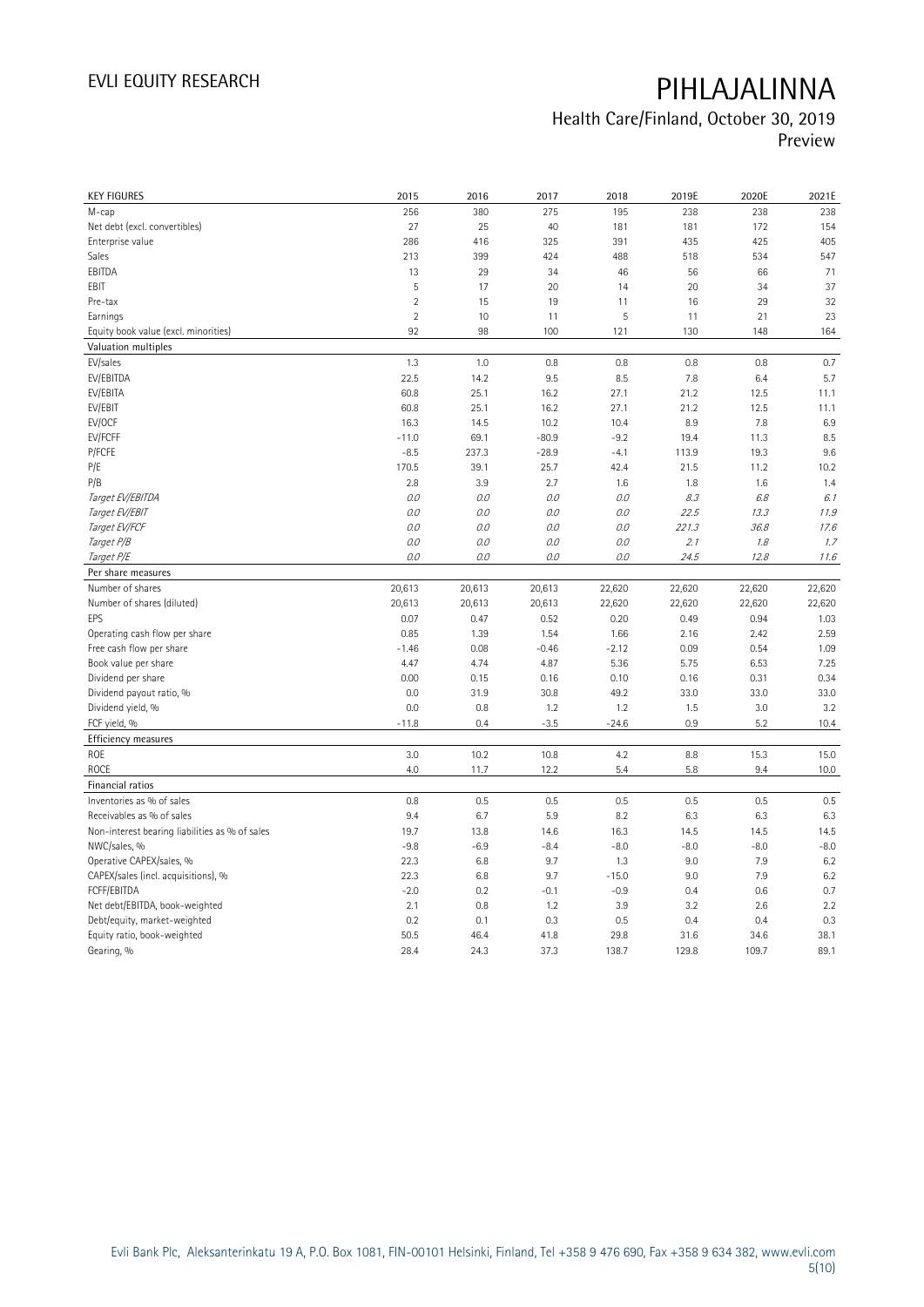### Health Care/Finland, October 30, 2019 Preview

| <b>OWNERSHIP STRUCTURE</b>                 | <b>SHARES</b> | <b>EURm</b> | 0/0   |
|--------------------------------------------|---------------|-------------|-------|
| Lähitapiola Keskinäinen Vakuutusyhtiö      | 3,481,641     | 36.557      | 15.4% |
| Mww Yhtiö Oy                               | 2,309,010     | 24.245      | 10.2% |
| Fennia Mutual Insurance Company            | 1,998,965     | 20.989      | 8.8%  |
| Tapiola Keskinäinen Henkivakuutusyhtiö     | 1,891,385     | 19.860      | 8.4%  |
| Elo Pension Company                        | 1,267,161     | 13.305      | 5.6%  |
| Niemistö Leena Katriina                    | 703,475       | 7.386       | 3.1%  |
| Fondita Nordic Micro Cap                   | 540,000       | 5.670       | 2.4%  |
| Ilmarinen Mutual Pension Insurance Company | 490,000       | 5.145       | 2.2%  |
| Fennia Life Insurance Company Ltd          | 270,179       | 2.837       | 1.2%  |
| Nordea Fennia Fund                         | 258,421       | 2.713       | 1.1%  |
| Ten largest                                | 13,210,237    | 138.707     | 58%   |
| Residual                                   | 9,409,898     | 98.804      | 42%   |
| Total                                      | 22,620,135    | 237.511     | 100%  |

EARNINGS CALENDAR

November 05, 2019 Q3 report

OTHER EVENTS

COMPANY MISCELLANEOUS

CFO: Tarja Rantala IR: Marko Savolainen

CEO: Joni Aaltonen Kehräsaari B, 33200 Tampere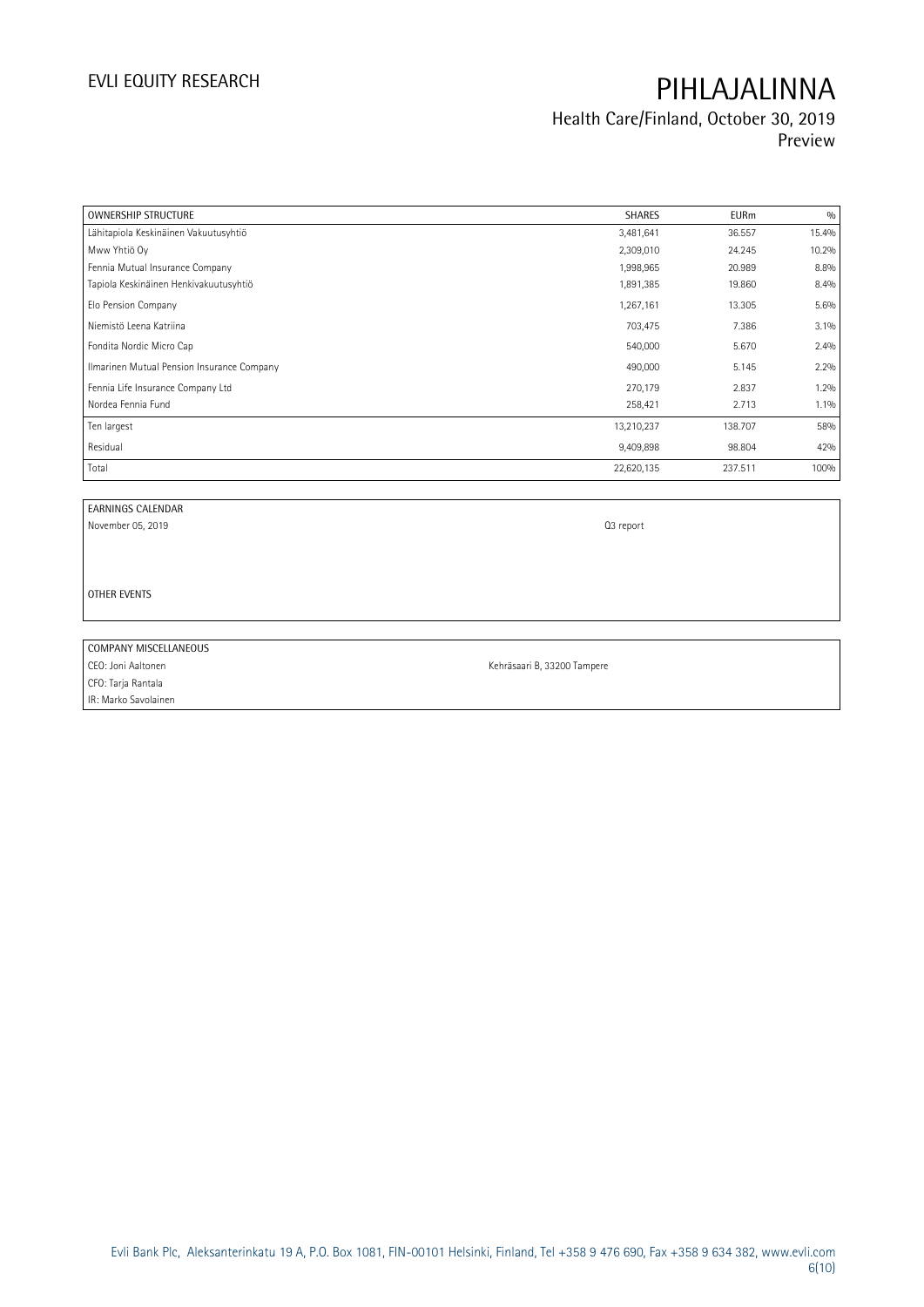## Health Care/Finland, October 30, 2019

Preview

DEFINITIONS

| P/E                                                                                                            | EPS                                                                      |
|----------------------------------------------------------------------------------------------------------------|--------------------------------------------------------------------------|
|                                                                                                                |                                                                          |
| Price per share<br>Earnings per share                                                                          | Profit before extraord. items and taxes-income taxes + minority interest |
|                                                                                                                | Number of shares                                                         |
| P/BV                                                                                                           | <b>DPS</b>                                                               |
|                                                                                                                |                                                                          |
| Price per share                                                                                                | Dividend for the financial period per share                              |
| Shareholders' equity + taxed provisions per share                                                              |                                                                          |
|                                                                                                                |                                                                          |
| Market cap                                                                                                     | OCF (Operating cash flow)                                                |
|                                                                                                                |                                                                          |
| Price per share * Number of shares                                                                             | EBITDA - Net financial items - Taxes - Increase in working               |
|                                                                                                                | capital - Cash NRIs ± Other adjustments                                  |
|                                                                                                                |                                                                          |
| EV (Enterprise value)                                                                                          | FCF (Free cash flow)                                                     |
|                                                                                                                |                                                                          |
| Market cap + net debt + minority interest at market value $-$<br>share of associated companies at market value | Operating cash flow – operative CAPEX – acquisitions $+$ divestments     |
|                                                                                                                |                                                                          |
|                                                                                                                |                                                                          |
| EV/Sales                                                                                                       | FCF yield, %                                                             |
|                                                                                                                |                                                                          |
| Enterprise value<br>Sales                                                                                      | Free cash flow                                                           |
|                                                                                                                | Market cap                                                               |
| EV/EBITDA                                                                                                      | Operative CAPEX/sales                                                    |
|                                                                                                                |                                                                          |
| Enterprise value                                                                                               | Capital expenditure – divestments – acquisitions                         |
| Earnings before interest, tax, depreciation and amortization                                                   | Sales                                                                    |
| EV/EBIT                                                                                                        | Net working capital                                                      |
|                                                                                                                |                                                                          |
|                                                                                                                | Current assets - current liabilities                                     |
| Enterprise value<br>Operating profit                                                                           |                                                                          |
|                                                                                                                |                                                                          |
| Net debt                                                                                                       | Capital employed/Share                                                   |
|                                                                                                                |                                                                          |
| Interest bearing debt - financial assets                                                                       | Total assets - non-interest bearing debt                                 |
|                                                                                                                | Number of shares                                                         |
| Total assets                                                                                                   | Gearing                                                                  |
|                                                                                                                |                                                                          |
| Balance sheet total                                                                                            | Net debt                                                                 |
|                                                                                                                | Equity                                                                   |
| Div yield, %                                                                                                   | Debt/Equity, %                                                           |
|                                                                                                                |                                                                          |
| Dividend per share                                                                                             | Interest bearing debt                                                    |
| Price per share                                                                                                | Shareholders' equity $+$ minority interest $+$ taxed provisions          |
|                                                                                                                |                                                                          |
|                                                                                                                |                                                                          |
| Payout ratio, %                                                                                                | Equity ratio, %                                                          |
|                                                                                                                |                                                                          |
| Total dividends<br>Earnings before extraordinary items and taxes - income taxes + minority interest            | Shareholders' equity $+$ minority interest $+$ taxed provisions          |
|                                                                                                                | Total assets - interest-free loans                                       |
|                                                                                                                |                                                                          |
| ROCE, %                                                                                                        | CAGR, %                                                                  |
|                                                                                                                |                                                                          |
| Profit before extraordinary items + interest expenses+ other financial costs                                   | Cumulative annual growth rate = Average growth per year                  |
| Balance sheet total - non-interest bearing debt (average)                                                      |                                                                          |
|                                                                                                                |                                                                          |
| ROE, %                                                                                                         |                                                                          |
|                                                                                                                |                                                                          |
| Profit before extraordinary items and taxes - income taxes                                                     |                                                                          |
| Shareholder's equity + minority interest + taxed provisions (average)                                          |                                                                          |
|                                                                                                                |                                                                          |
|                                                                                                                |                                                                          |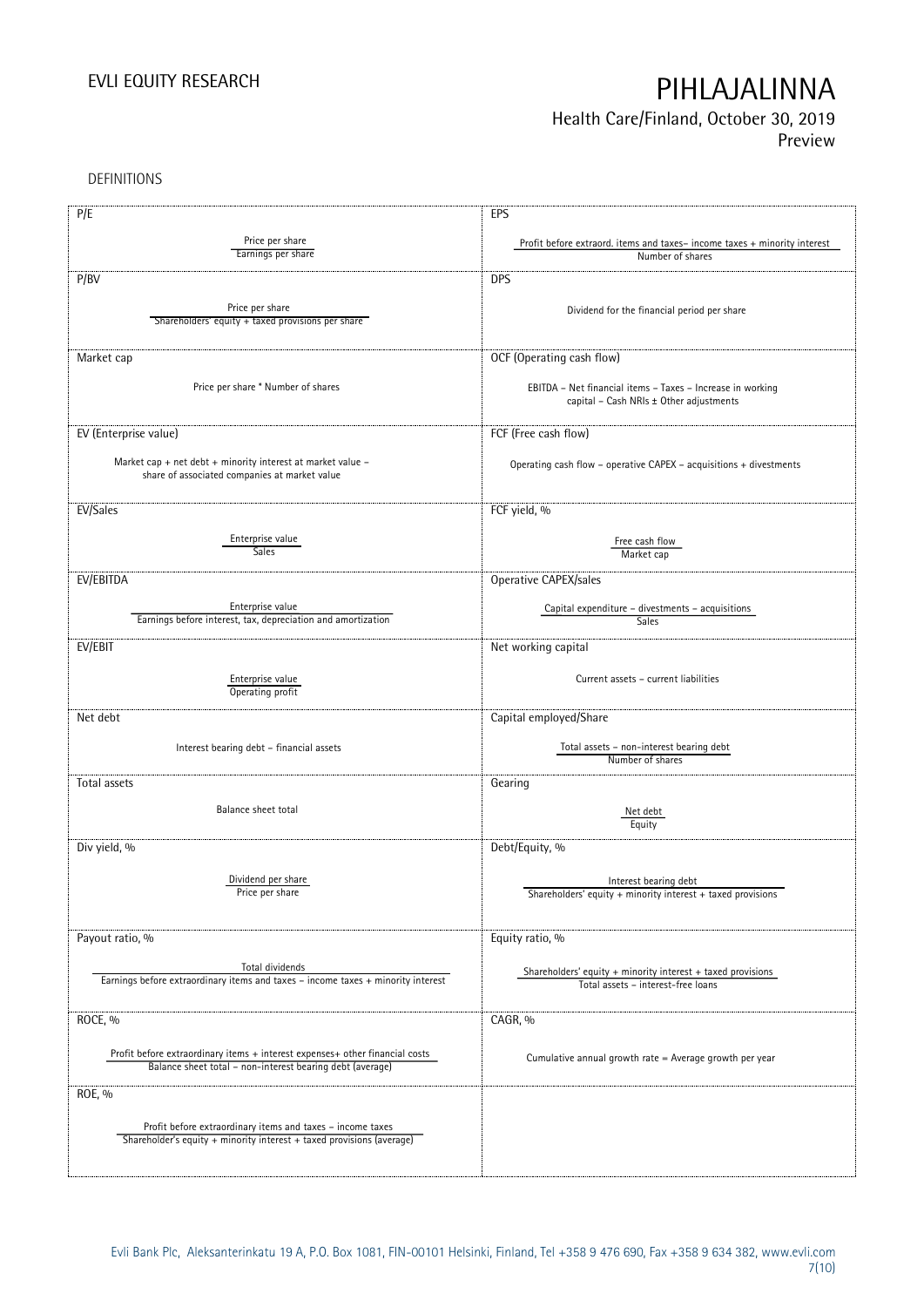Health Care/Finland, October 30, 2019 Preview

#### Important Disclosures

Evli Research Partners Plc ("ERP") uses 12-month target prices. Target prices are defined by utilizing analytical techniques based on financial theory including (but not limited to) discounted cash flow analysis and comparative valuation. The selection of valuation methods depends on different circumstances. Target prices may be altered on the basis of new information coming to light in the underlying company or changes in interest rates, changes in foreign exchange rates, other securities prices or market indices or outlook for the aforementioned factors or other factors that may change the conditions of financial markets. Recommendations and changes by analysts are available at [Analysts' recommendations](https://research.evli.com/JasperAllModels.action?authParam=key;461&authParam=x;G3rNagWrtf7K&authType=3) and ratings revisions.

Investment recommendations are defined as follows:

| Target price compared to share price | Recommendation                |
|--------------------------------------|-------------------------------|
| $<-10.06$                            | <b>SFII</b>                   |
| $-10 - (+10)$ %                      | H <sub>O</sub> I <sub>D</sub> |
| $> 10\%$                             | <b>BUY</b>                    |

ERP's investment recommendation of the analyzed company is updated at least 2 timer per year.



The graph above shows the distribution of ERP's recommendations of companies under coverage in 1st of February 2019. If recommendation is not given, it is not mentioned here.

#### Name(s) of the analyst(s): Rissanen

This research report has been prepared by Evli Research Partners Plc ("ERP" or "Evli Research"). ERP is a subsidiary of Evli Bank Plc. Production of the investment recommendation has been concluded on [30.10.2019, 8:45]. This report has been published on [30.10.2019, 9:20].

None of the analysts contributing to this report, persons under their guardianship or corporations under their control have a position in the shares of the company or related securities.

The date and time for any price of financial instruments mentioned in the recommendation refer to the previous trading day's closing price(s) unless otherwise stated in the report.

Each analyst responsible for the content of this report assures that the expressed views accurately reflect the personal views of each analyst on the covered companies and securities. Each analyst assures that (s)he has not been, nor are or will be, receiving direct or indirect compensation related to the specific recommendations or views contained in this report.

Companies in the Evli Group, affiliates or staff of companies in the Evli Group, may perform services for, solicit business from, hold long or short positions in, or otherwise be interested in the investments (including derivatives) of any company mentioned in the publication or report.

Neither ERP nor any company within the Evli Group have managed or co-managed a public offering of the company's securities during the last 12 months prior to, received compensation for investment banking services from the company during the last 12 months prior to the publication of the research report.

ERP has signed an agreement with the issuer of the financial instruments mentioned in the recommendation, which includes production of research reports. This assignment has a limited economic and financial impact on ERP and/or Evli. Under the assignment ERP performs services including, but not limited to, arranging investor meetings or –events, investor relations communication advisory and production of research material.

ERP or another company within the Evli Group does not have an agreement with the company to perform market making or liquidity providing services. months prior to, received compensation for investment banking services from the company during the last 12 months prior to the publication of the. For the prevention and avoidance of conflicts of interests with respect to this report, there is an information barrier (Chinese wall) between Investment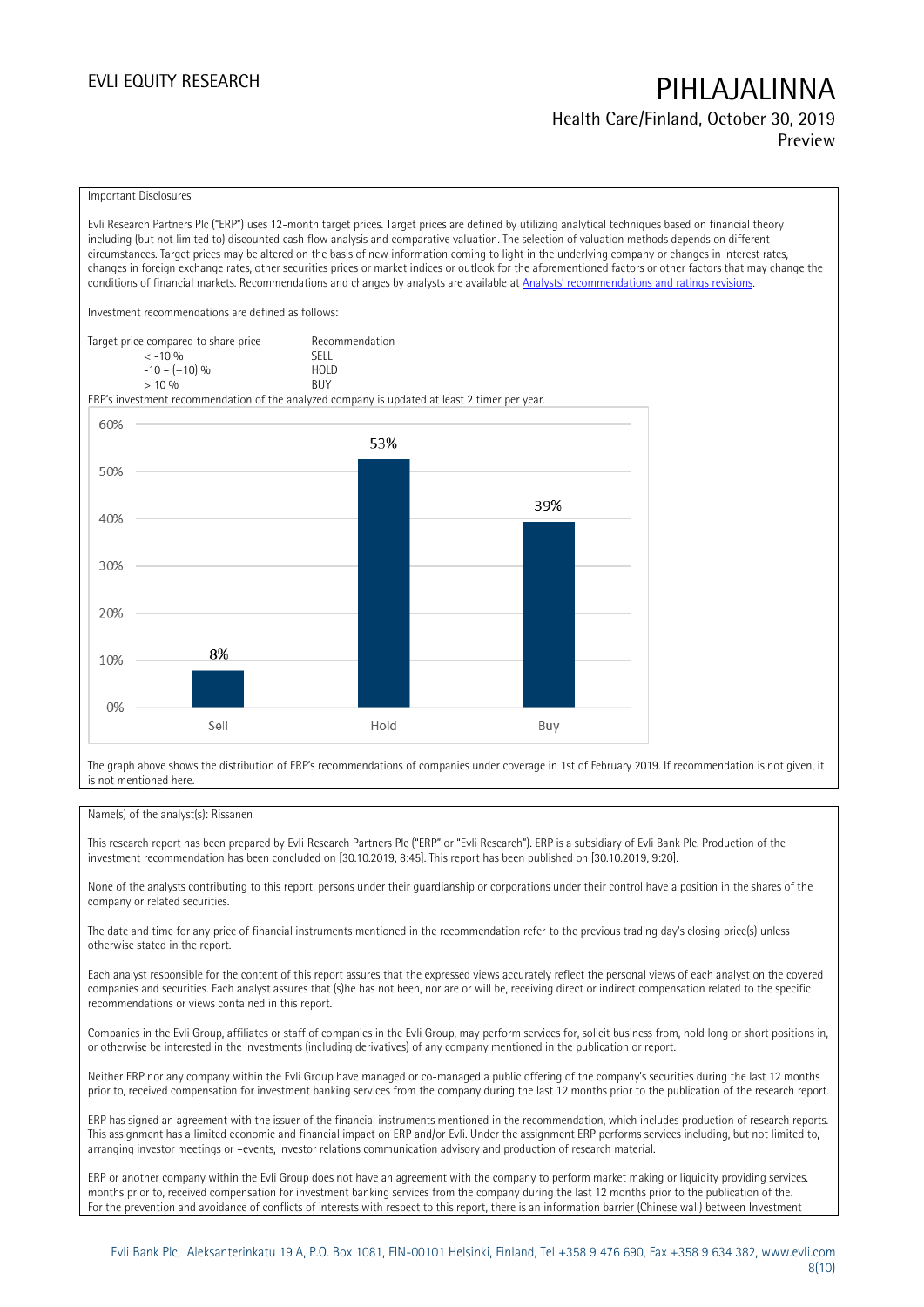## EVLI EQUITY RESEARCH **PIHLAJALINNA** Health Care/Finland, October 30, 2019

### Preview

Research and Corporate Finance units concerning unpublished investment banking services to the company. The remuneration of the analyst(s) is not tied directly or indirectly to investment banking transactions or other services performed by Evli Bank Plc or any company within Evli Group.

This report has not been disclosed to the company prior to its dissemination.

This report is provided and intended for informational purposes only and may not be used or considered under any circumstances as an offer to sell or buy any securities or as advice to trade any securities.

This report is based on sources ERP considers to be correct and reliable. The sources include information providers Reuters and Bloomberg, stock-exchange releases from the companies and other company news, Statistics Finland and articles in newspapers and magazines. However, ERP does not guarantee the materialization, correctness, accuracy or completeness of the information, opinions, estimates or forecasts expressed or implied in the report. In addition, circumstantial changes may have an influence on opinions and estimates presented in this report. The opinions and estimates presented are valid at the moment of their publication and they can be changed without a separate announcement. Neither ERP nor any company within the Evli Group are responsible for amending, correcting or updating any information, opinions or estimates contained in this report. Neither ERP nor any company within the Evli Group will compensate any direct or consequential loss caused by or derived from the use of the information represented in this publication.

All information published in this report is for the original recipient's private and internal use only. ERP reserves all rights to the report. No part of this publication may be reproduced or transmitted in any form or by any means, electronic, mechanical, photocopying, recording or otherwise, or stored in any retrieval system of any nature, without the written permission of ERP.

This report or its copy may not be published or distributed in Australia, Canada, Hong Kong, Japan, New Zealand, Singapore or South Africa. The publication or distribution of this report in certain other jurisdictions may also be restricted by law. Persons into whose possession this report comes are required to inform themselves about and to observe any such restrictions.

Evli Bank Plc is not registered as a broker-dealer with the U. S. Securities and Exchange Commission ("SEC"), and it and its analysts are not subject to SEC rules on securities analysts' certification as to the currency of their views reflected in the research report. Evli Bank is not a member of the Financial Industry Regulatory Authority ("FINRA"). It and its securities analysts are not subject to FINRA's rules on Communications with the Public and Research Analysts and Research Reports and the attendant requirements for fairness, balance and disclosure of potential conflicts of interest. This research report is only being offered in U.S. by Auerbach Grayson & Company, LLC (Auerbach Grayson) to Major U.S. Institutional Investors and is not available to, and should not be used by, any U.S. person or entity that is not a Major U.S. Institutional Investor. Auerbach Grayson is a broker-dealer registered with the U.S. Securities and Exchange Commission and is a member of the FINRA. U.S. entities seeking more information about any of the issuers or securities discussed in this report should contact Auerbach Grayson. The securities of non-U.S. issuers may not be registered with or subject to SEC reporting and other requirements.

ERP is not a supervised entity but its parent company Evli Bank Plc is supervised by the Finnish Financial Supervision Authority.